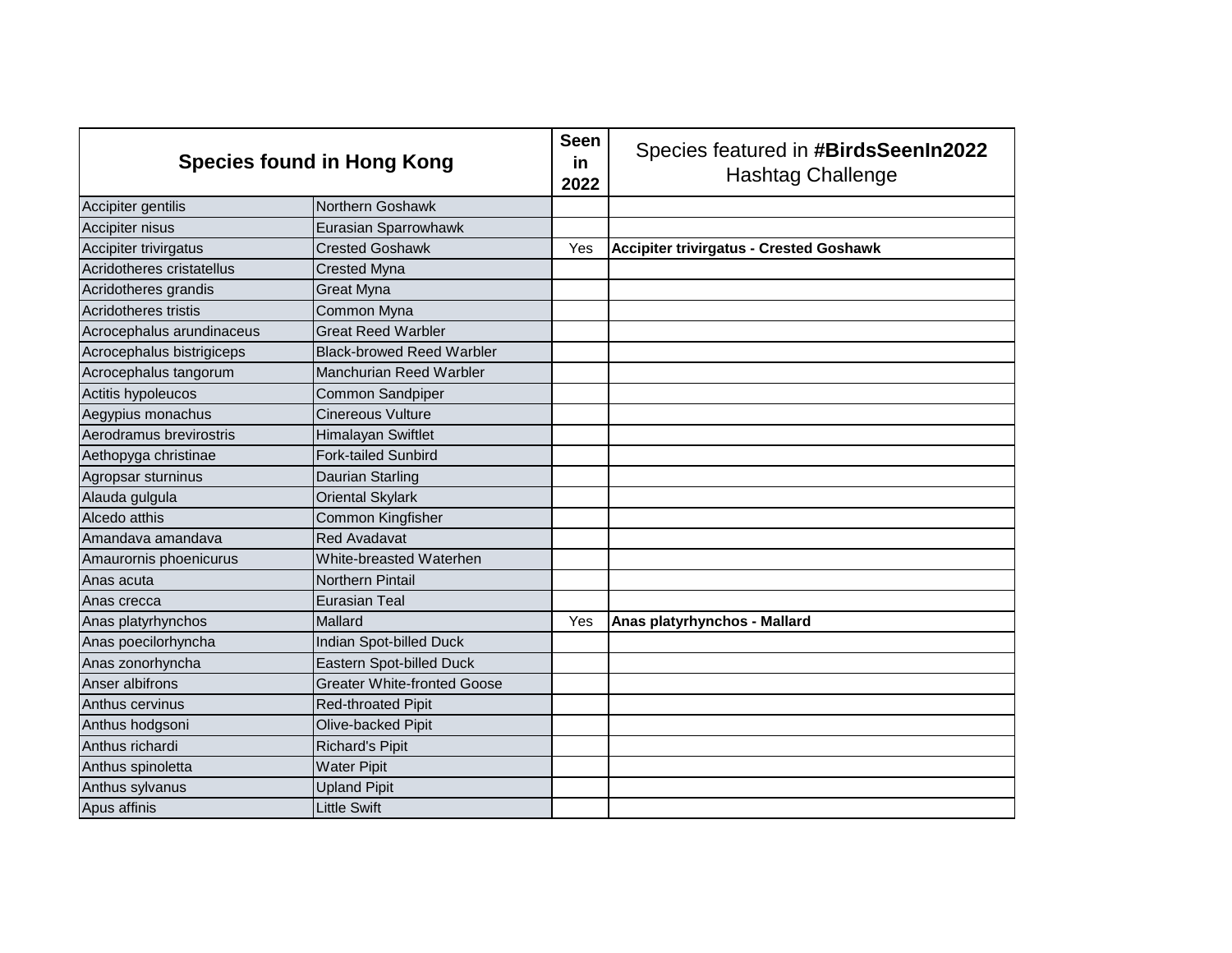| Apus pacificus             | <b>Pacific Swift</b>          |     |                                          |
|----------------------------|-------------------------------|-----|------------------------------------------|
| Aquila fasciata            | <b>Bonelli's Eagle</b>        |     |                                          |
| Aquila heliaca             | <b>Eastern Imperial Eagle</b> |     |                                          |
| Aquila nipalensis          | <b>Steppe Eagle</b>           |     |                                          |
| Ardea alba                 | <b>Great Egret</b>            |     |                                          |
| Ardea cinerea              | <b>Grey Heron</b>             |     |                                          |
| Ardea intermedia           | Intermediate Egret            |     |                                          |
| Ardea purpurea             | Purple Heron                  | Yes | Ardea purpurea - Purple Heron            |
| Ardeola bacchus            | Chinese Pond Heron            |     |                                          |
| Arenaria interpres         | <b>Ruddy Turnstone</b>        |     |                                          |
| Arundinax aedon            | <b>Thick-billed Warbler</b>   |     |                                          |
| Aythya fuligula            | <b>Tufted Duck</b>            |     |                                          |
| <b>Botaurus stellaris</b>  | Eurasian Bittern              |     |                                          |
| <b>Bubulcus coromandus</b> | <b>Eastern Cattle Egret</b>   |     |                                          |
| Buteo japonicus            | Eastern Buzzard               | Yes | <b>Buteo japonicus - Eastern Buzzard</b> |
| <b>Butorides striata</b>   | <b>Striated Heron</b>         |     |                                          |
| Cacatua galerita           | Sulphur-crested Cockatoo      |     |                                          |
| Cacomantis merulinus       | <b>Plaintive Cuckoo</b>       |     |                                          |
| Calidris acuminata         | Sharp-tailed Sandpiper        |     |                                          |
| Calidris alba              | Sanderling                    |     |                                          |
| Calidris alpina            | Dunlin                        |     |                                          |
| Calidris canutus           | <b>Red Knot</b>               |     |                                          |
| Calidris falcinellus       | <b>Broad-billed Sandpiper</b> |     |                                          |
| Calidris ferruginea        | <b>Curlew Sandpiper</b>       |     |                                          |
| Calidris pugnax            | Ruff                          |     |                                          |
| Calidris pygmaea           | Spoon-billed Sandpiper        |     |                                          |
| Calidris ruficollis        | <b>Red-necked Stint</b>       |     |                                          |
| Calidris subminuta         | Long-toed Stint               |     |                                          |
| Calidris temminckii        | <b>Temminck's Stint</b>       |     |                                          |
| Calidris tenuirostris      | <b>Great Knot</b>             |     |                                          |
| Calliope calliope          | Siberian Rubythroat           |     |                                          |
| Caprimulgus affinis        | Savanna Nightjar              |     |                                          |
| Caprimulgus jotaka         | <b>Grey Nightjar</b>          |     |                                          |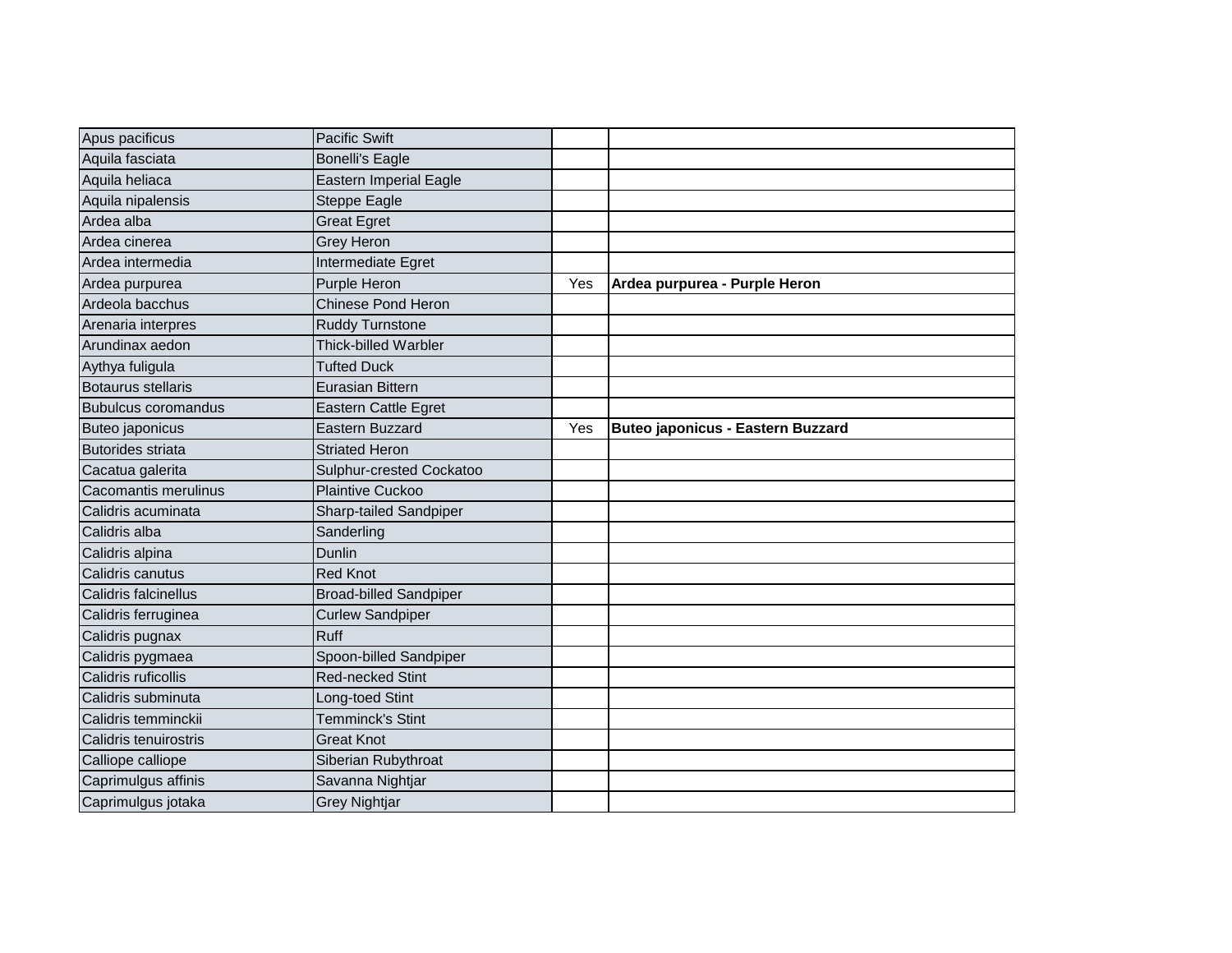| Carpodacus erythrinus          | <b>Common Rosefinch</b>       |     |                                                 |
|--------------------------------|-------------------------------|-----|-------------------------------------------------|
| Cecropis daurica               | <b>Red-rumped Swallow</b>     |     |                                                 |
| Centropus bengalensis          | <b>Lesser Coucal</b>          |     |                                                 |
| Centropus sinensis             | <b>Greater Coucal</b>         |     |                                                 |
| Ceryle rudis                   | <b>Pied Kingfisher</b>        |     |                                                 |
| Charadrius alexandrinus        | <b>Kentish Plover</b>         | Yes | <b>Charadrius alexandrinus - Kentish Plover</b> |
| Charadrius dubius              | <b>Little Ringed Plover</b>   |     |                                                 |
| Charadrius leschenaultii       | <b>Greater Sand Plover</b>    |     |                                                 |
| Charadrius mongolus            | <b>Lesser Sand Plover</b>     |     |                                                 |
| Charadrius veredus             | <b>Oriental Plover</b>        |     |                                                 |
| Chlidonias hybrida             | <b>Whiskered Tern</b>         |     |                                                 |
| Chloris sinica                 | Grey-capped Greenfinch        |     |                                                 |
| Chloropsis cochinchinensis     | Javan (Blue-winged) Leafbird  |     |                                                 |
| Chroicocephalus brunnicephalus | <b>Brown-headed Gull</b>      |     |                                                 |
| Chroicocephalus ridibundus     | <b>Black-headed Gull</b>      |     |                                                 |
| Ciconia boyciana               | <b>Oriental Stork</b>         |     |                                                 |
| Ciconia nigra                  | <b>Black Stork</b>            |     |                                                 |
| Circus spilonotus              | <b>Eastern Marsh Harrier</b>  |     |                                                 |
| Cisticola juncidis             | <b>Zitting Cisticola</b>      |     |                                                 |
| Chalcophaps indica             | <b>Common Emerald Dove</b>    |     |                                                 |
| Chlidonias hybrida             | <b>Whiskered Tern</b>         |     |                                                 |
| Chlidonias leucopterus         | White-winged Tern             |     |                                                 |
| Chroicocephalus saundersi      | Saunders's Gull               |     |                                                 |
| Columba livia                  | <b>Rock Dove</b>              |     |                                                 |
| Copsychus saularis             | Oriental Magpie-Robin         |     |                                                 |
| Corvus macrorhynchos           | Large-billed Crow             |     |                                                 |
| Corvus torquatus               | <b>Collared Crow</b>          |     |                                                 |
| Coturnix japonica              | Japanese Quail                |     |                                                 |
| Cuculus canorus                | Common Cuckoo                 |     |                                                 |
| Cuculus micropterus            | <b>Indian Cuckoo</b>          |     |                                                 |
| Cuculus optatus                | <b>Oriental Cuckoo</b>        |     |                                                 |
| Culicicapa ceylonensis         | Grey-headed Canary-flycatcher |     |                                                 |
| Cyanoptila cyanomelana         | Blue-and-white Flycatcher     |     |                                                 |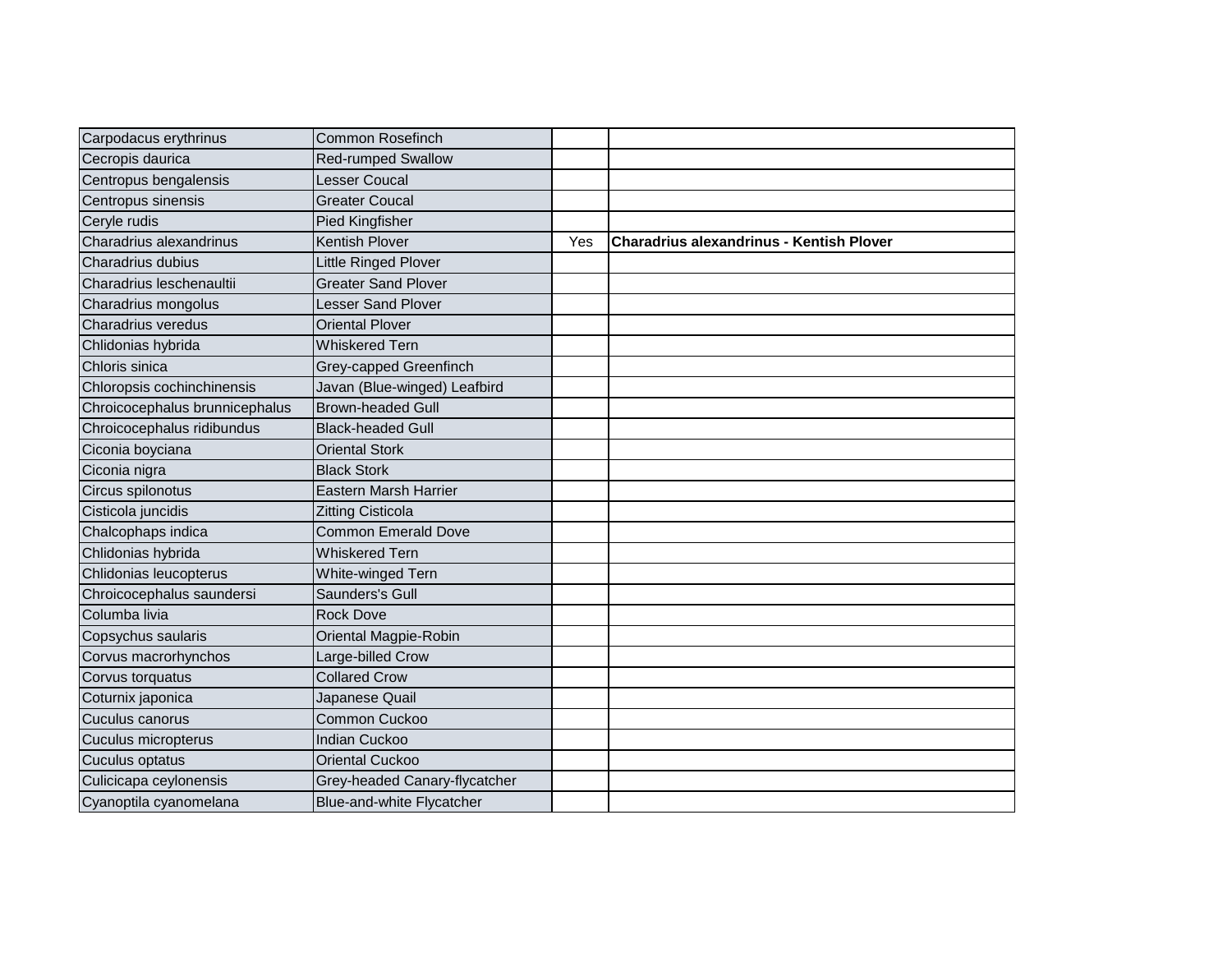| Cygnus atratus           | <b>Black Swan</b>                 |     |                                    |
|--------------------------|-----------------------------------|-----|------------------------------------|
| Cyornis hainanus         | Hainan Blue Flycatcher            |     |                                    |
| Delichon urbicum         | <b>Common House Martin</b>        |     |                                    |
| Dendrocitta formosae     | <b>Grey Treepie</b>               |     |                                    |
| Dendrocygna javanica     | Lesser Whistling Duck             |     |                                    |
| Dendronanthus indicus    | <b>Forest Wagtail</b>             |     |                                    |
| Dicaeum cruentatum       | Scarlet-backed Flowerpecker       |     |                                    |
| Dicaeum ignipectus       | <b>Fire-breasted Flowerpecker</b> |     |                                    |
| Dicrurus hottentottus    | Hair-crested Drongo               |     |                                    |
| Dicrurus leucophaeus     | Ashy Drongo                       |     |                                    |
| Dicrurus macrocercus     | <b>Black Drongo</b>               |     |                                    |
| Egretta eulophotes       | Chinese (Swinhoe's) Egret         |     |                                    |
| Egretta garzetta         | Little Egret                      |     |                                    |
| Egretta sacra            | Pacific Reef Heron                |     |                                    |
| Elanus caeruleus         | <b>Black-winged Kite</b>          |     |                                    |
| Emberiza aureola         | Yellow-breasted Bunting           |     |                                    |
| Emberiza fucata          | <b>Chestnut-eared Bunting</b>     |     |                                    |
| Emberiza lathami         | <b>Crested Bunting</b>            |     |                                    |
| Emberiza pusilla         | Little Bunting                    |     |                                    |
| Emberiza rutila          | <b>Chestnut Bunting</b>           |     |                                    |
| Emberiza spodocephala    | <b>Black-faced Bunting</b>        |     |                                    |
| Emberiza tristrami       | <b>Tristram's Bunting</b>         |     |                                    |
| Eophona migratoria       | <b>Chinese Grosbeak</b>           |     |                                    |
| Eudynamys scolopaceus    | Asian Koel                        | Yes | Eudynamys scolopaceus - Asian Koel |
| Eumyias thalassinus      | Verditer Flycatcher               |     |                                    |
| Eophona migratoria       | <b>Chinese Grosbeak</b>           |     |                                    |
| Eurystomus orientalis    | <b>Oriental Dollarbird</b>        |     |                                    |
| Falco amurensis          | Amur Falcon                       |     |                                    |
| Falco columbarius        | Merlin                            |     |                                    |
| Falco peregrinus         | Peregrine Falcon                  |     |                                    |
| Falco subbuteo           | Eurasian Hobby                    |     |                                    |
| <b>Falco tinnunculus</b> | <b>Common Kestrel</b>             |     |                                    |
| Ficedula albicilla       | Taiga Flycatcher                  |     |                                    |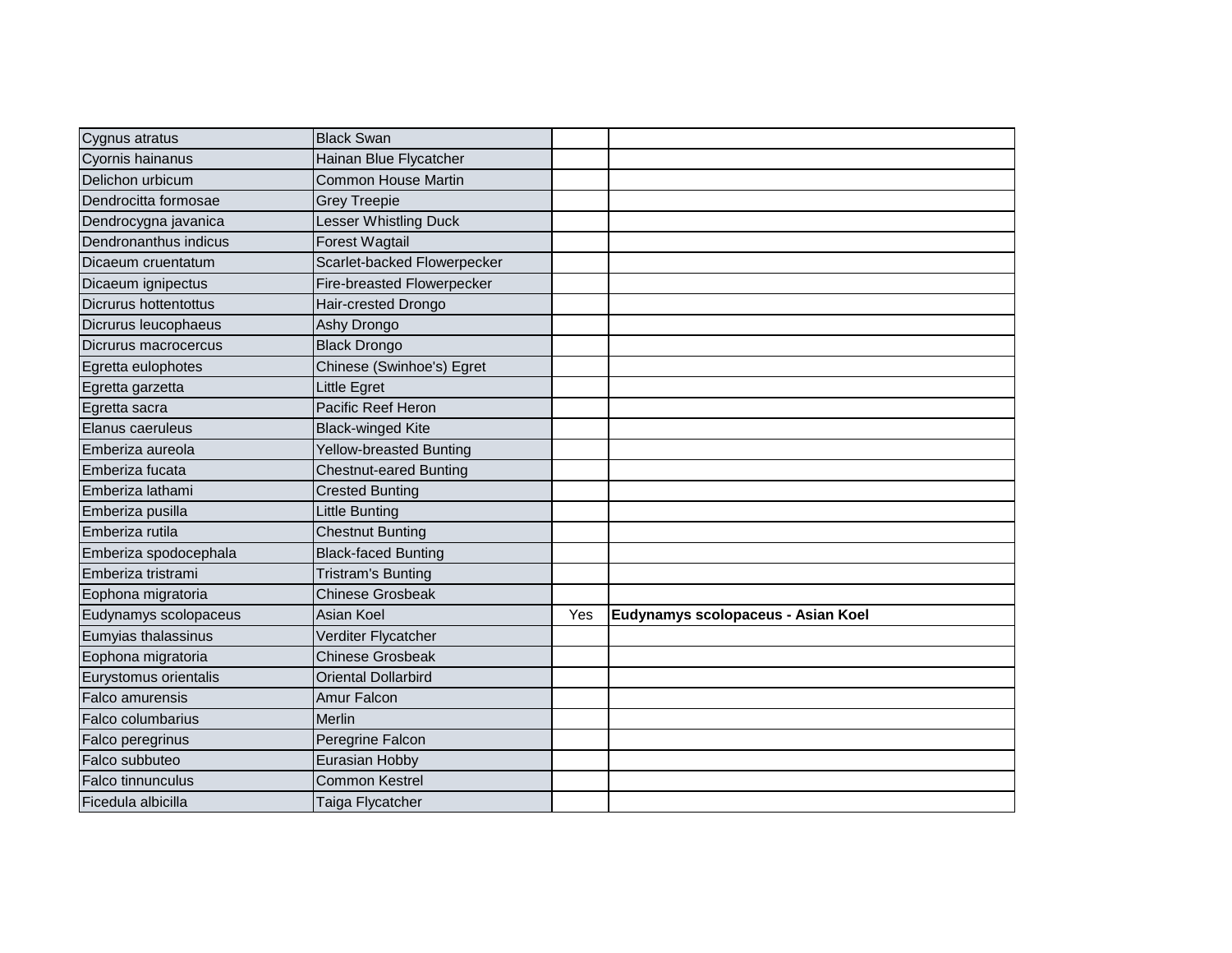| Ficedula mugimaki         | Mugimaki Flycatcher            |     |                                           |
|---------------------------|--------------------------------|-----|-------------------------------------------|
| Ficedula narcissina       | Narcissus Flycatcher           |     |                                           |
| Ficedula parva            | Red-breasted Flycatcher        |     |                                           |
| Ficedula zanthopygia      | Yellow-rumped Flycatcher       |     |                                           |
| Francolinus pintadeanus   | <b>Chinese Francolin</b>       |     |                                           |
| Fregata ariel             | Lesser Frigatebird             | Yes | Fregata ariel - Lesser Frigatebird        |
| Fregata minor             | <b>Great Frigatebird</b>       |     |                                           |
| Fulica atra               | <b>Eurasian Coot</b>           |     |                                           |
| Gallicrex cinerea         | Watercock                      |     |                                           |
| Gallinago gallinago       | <b>Common Snipe</b>            |     |                                           |
| Gallinago megala          | Swinhoe's Snipe                |     |                                           |
| Gallinago stenura         | <b>Pin-tailed Snipe</b>        |     |                                           |
| Gallinula chloropus       | Common Moorhen                 |     |                                           |
| Garrulax canorus          | Chinese Hwamei                 |     |                                           |
| Garrulus glandarius       | Eurasian Jay                   |     |                                           |
| Gelochelidon nilotica     | <b>Gull-billed Tern</b>        |     |                                           |
| Geokichla citrina         | Orange-headed Thrush           |     |                                           |
| Glareola maldivarum       | <b>Oriental Pratincole</b>     | Yes | Glareola maldivarum - Oriental Pratincole |
| Grus grus                 | <b>Common Crane</b>            |     |                                           |
| Haematopus ostralegus     | Eurasian Oystercatcher         |     |                                           |
| Halcyon pileata           | <b>Black-capped Kingfisher</b> |     |                                           |
| Halcyon smyrnensis        | White-throated Kingfisher      |     |                                           |
| Haliaeetus leucogaster    | White-bellied Sea Eagle        |     |                                           |
| Helopsaltes certhiola     | Pallas's Grasshopper Warbler   |     |                                           |
| Helopsaltes pleskei       | Styan's Grasshopper Warbler    |     |                                           |
| Hemixos castanonotus      | <b>Chestnut Bulbul</b>         |     |                                           |
| Hierococcyx sparverioides | Large Hawk-Cuckoo              |     |                                           |
| Himantopus himantopus     | <b>Black-winged Stilt</b>      |     |                                           |
| Hirundo rustica           | <b>Barn Swallow</b>            |     |                                           |
| Hirundo tahitica          | <b>Pacific Swallow</b>         |     |                                           |
| Hydrophasianus chirurgus  | Pheasant-tailed Jacana         |     |                                           |
| Hydroprogne caspia        | Caspian Tern                   |     |                                           |
|                           |                                |     |                                           |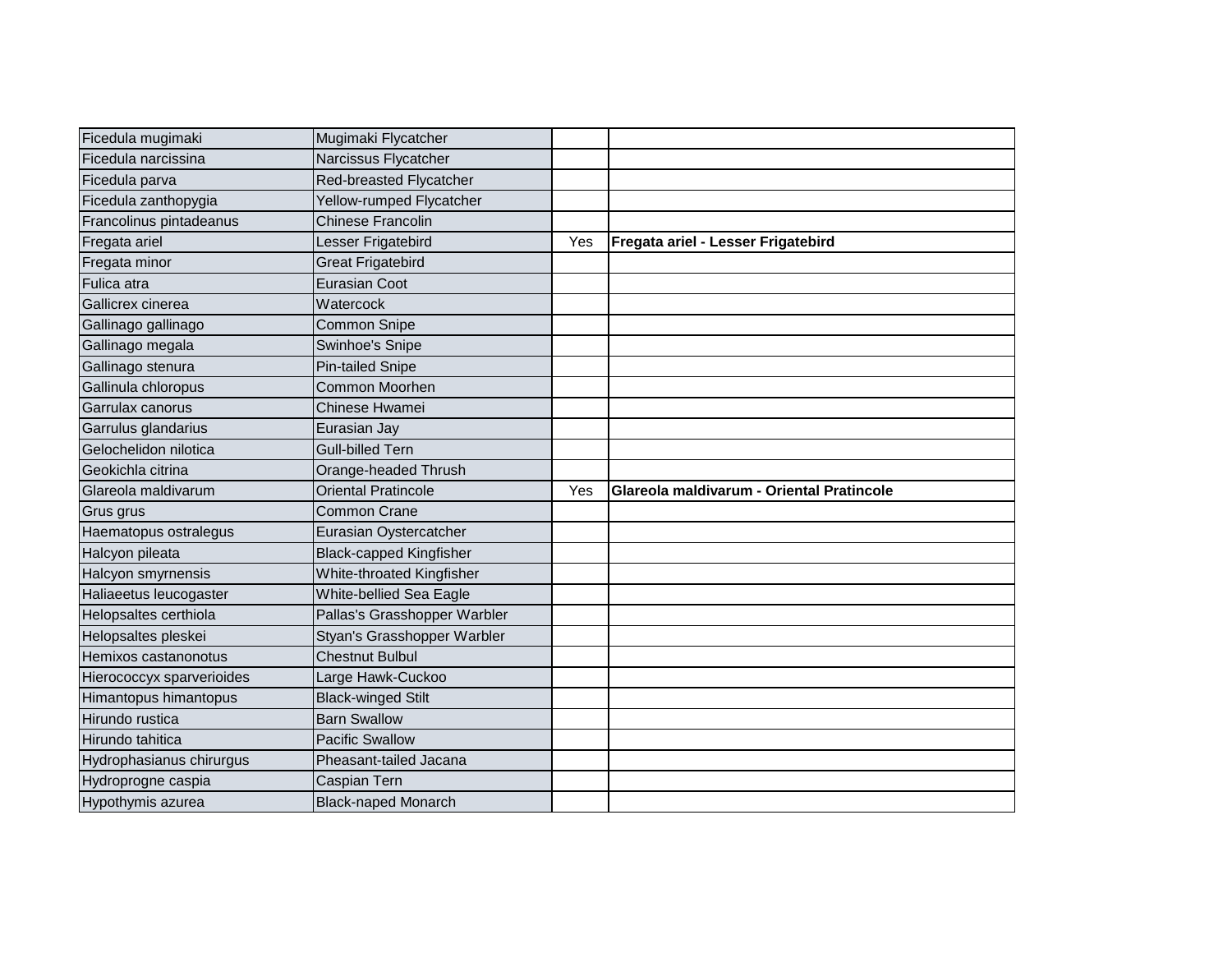| Hypsipetes leucocephalus | <b>Black Bulbul</b>                 |     |                                        |
|--------------------------|-------------------------------------|-----|----------------------------------------|
| Ixobrychus cinnamomeus   | <b>Cinnamon Bittern</b>             |     |                                        |
| Ixobrychus flavicollis   | <b>Black Bittern</b>                |     |                                        |
| Ixobrychus sinensis      | <b>Yellow Bittern</b>               | Yes | Ixobrychus sinensis - Yellow Bittern   |
| Jynx torquilla           | Eurasian Wryneck                    |     |                                        |
| Lalage melaschistos      | <b>Black-winged Cuckooshrike</b>    |     |                                        |
| Lanius cristatus         | <b>Brown Shrike</b>                 | Yes | <b>Lanius cristatus - Brown Shrike</b> |
| Lanius schach            | Long-tailed Shrike                  |     |                                        |
| Lanius tigrinus          | <b>Tiger Shrike</b>                 |     |                                        |
| Larus argentatus         | European Herring Gull               |     |                                        |
| Larus crassirostris      | <b>Black-tailed Gull</b>            |     |                                        |
| Larvivora cyane          | Siberian Blue Robin                 |     |                                        |
| Larvivora sibilans       | <b>Rufous-tailed Robin</b>          |     |                                        |
| Leiothrix argentauris    | Silver-eared Mesia                  |     |                                        |
| Leiothrix lutea          | Red-billed Leiothrix                |     |                                        |
| Lewinia striata          | Slaty-breasted Rail                 |     |                                        |
| Limnodromus semipalmatus | <b>Asian Dowitcher</b>              |     |                                        |
| Limosa lapponica         | <b>Bar-tailed Godwit</b>            |     |                                        |
| Limosa limosa            | <b>Black-tailed Godwit</b>          |     |                                        |
| Lonchura atricapilla     | <b>Chestnut Munia</b>               |     |                                        |
| Lonchura punctulata      | <b>Scaly-breasted Munia</b>         |     |                                        |
| Lonchura striata         | White-rumped Munia                  |     |                                        |
| Luscinia svecica         | <b>Bluethroat</b>                   |     |                                        |
| Mareca falcata           | <b>Falcated Duck</b>                |     |                                        |
| Mareca penelope          | Eurasian Wigeon                     | Yes | Mareca penelope - Eurasian Wigeon      |
| Mareca strepera          | Gadwall                             |     |                                        |
| Mergus serrator          | Red-breasted Merganser              |     |                                        |
| Milvus migrans           | <b>Black Kite</b>                   |     |                                        |
| Monticola rufiventris    | <b>Chestnut-bellied Rock Thrush</b> |     |                                        |
| Monticola solitarius     | <b>Blue Rock Thrush</b>             |     |                                        |
| Motacilla alba           | White Wagtail                       |     |                                        |
| Motacilla cinerea        | <b>Grey Wagtail</b>                 |     |                                        |
| Motacilla tschutschensis | Eastern Yellow Wagtail              |     |                                        |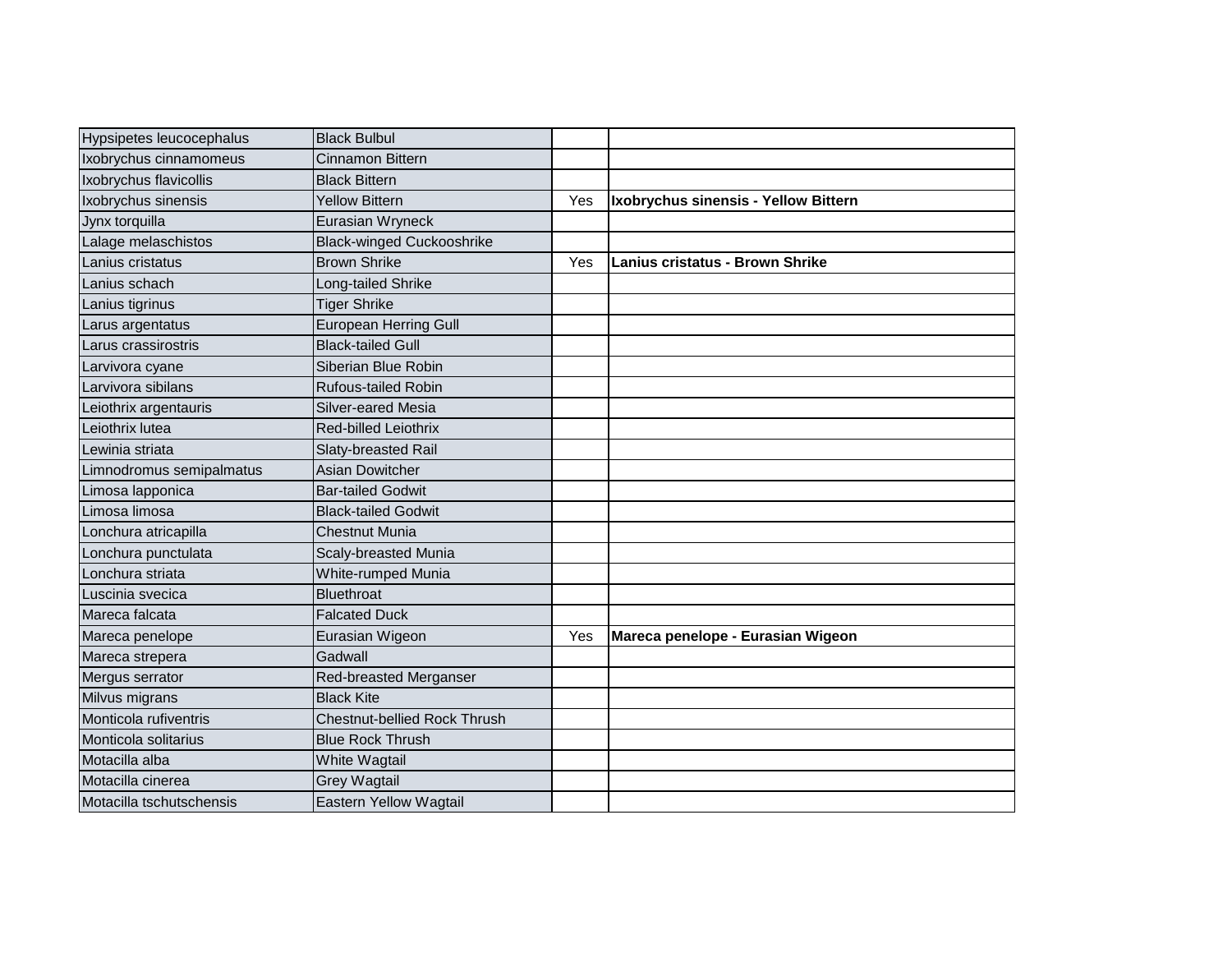| Muscicapa dauurica        | Asian Brown Flycatcher           |     |                                          |
|---------------------------|----------------------------------|-----|------------------------------------------|
| Muscicapa griseisticta    | Grey-streaked Flycatcher         |     |                                          |
| Muscicapa sibirica        | Dark-sided Flycatcher            |     |                                          |
| Myophonus caeruleus       | <b>Blue Whistling Thrush</b>     |     |                                          |
| Numenius arquata          | <b>Eurasian Curlew</b>           |     |                                          |
| Numenius madagascariensis | <b>Far Eastern Curlew</b>        |     |                                          |
| Numenius phaeopus         | Eurasian Whimbrel                |     |                                          |
| Nycticorax nycticorax     | <b>Black-crowned Night Heron</b> |     |                                          |
| Oriolus chinensis         | <b>Black-naped Oriole</b>        |     |                                          |
| Orthotomus sutorius       | <b>Common Tailorbird</b>         |     |                                          |
| Otus bakkamoena           | Indian Scops Owl                 |     |                                          |
| Padda oryzivora           | Java Sparrow                     |     |                                          |
| Pandion haliaetus         | <b>Western Osprey</b>            |     |                                          |
| Pardaliparus venustulus   | Yellow-bellied Tit               |     |                                          |
| Parus major               | <b>Great Tit</b>                 |     |                                          |
| Passer montanus           | <b>Eurasian Tree Sparrow</b>     |     |                                          |
| Pelecanus crispus         | Dalmatian Pelican                |     |                                          |
| Pelecanus philippensis    | Spot-billed Pelican              |     |                                          |
| Pericrocotus divaricatus  | <b>Ashy Minivet</b>              |     |                                          |
| Pericrocotus flammeus     | <b>Orange Minivet</b>            |     |                                          |
| Pericrocotus solaris      | Grey-chinned Minivet             |     |                                          |
| Phalacrocorax carbo       | <b>Great Cormorant</b>           |     |                                          |
| Phalaropus lobatus        | Red-necked Phalarope             |     |                                          |
| Phoenicurus auroreus      | Daurian Redstart                 |     |                                          |
| Phoenicurus fuliginosus   | <b>Plumbeous Water Redstart</b>  |     |                                          |
| Phylloscopus borealis     | <b>Arctic Warbler</b>            |     |                                          |
| Phylloscopus coronatus    | <b>Eastern Crowned Warbler</b>   |     |                                          |
| Phylloscopus fuscatus     | Dusky Warbler                    |     |                                          |
| Phylloscopus inornatus    | Yellow-browed Warbler            |     |                                          |
| Phylloscopus proregulus   | Pallas's Leaf Warbler            |     |                                          |
| Pica serica               | <b>Oriental Magpie</b>           |     |                                          |
| Platalea leucorodia       | Eurasian Spoonbill               | Yes | Platalea leucorodia - Eurasian Spoonbill |
| Platalea minor            | <b>Black-faced Spoonbill</b>     |     |                                          |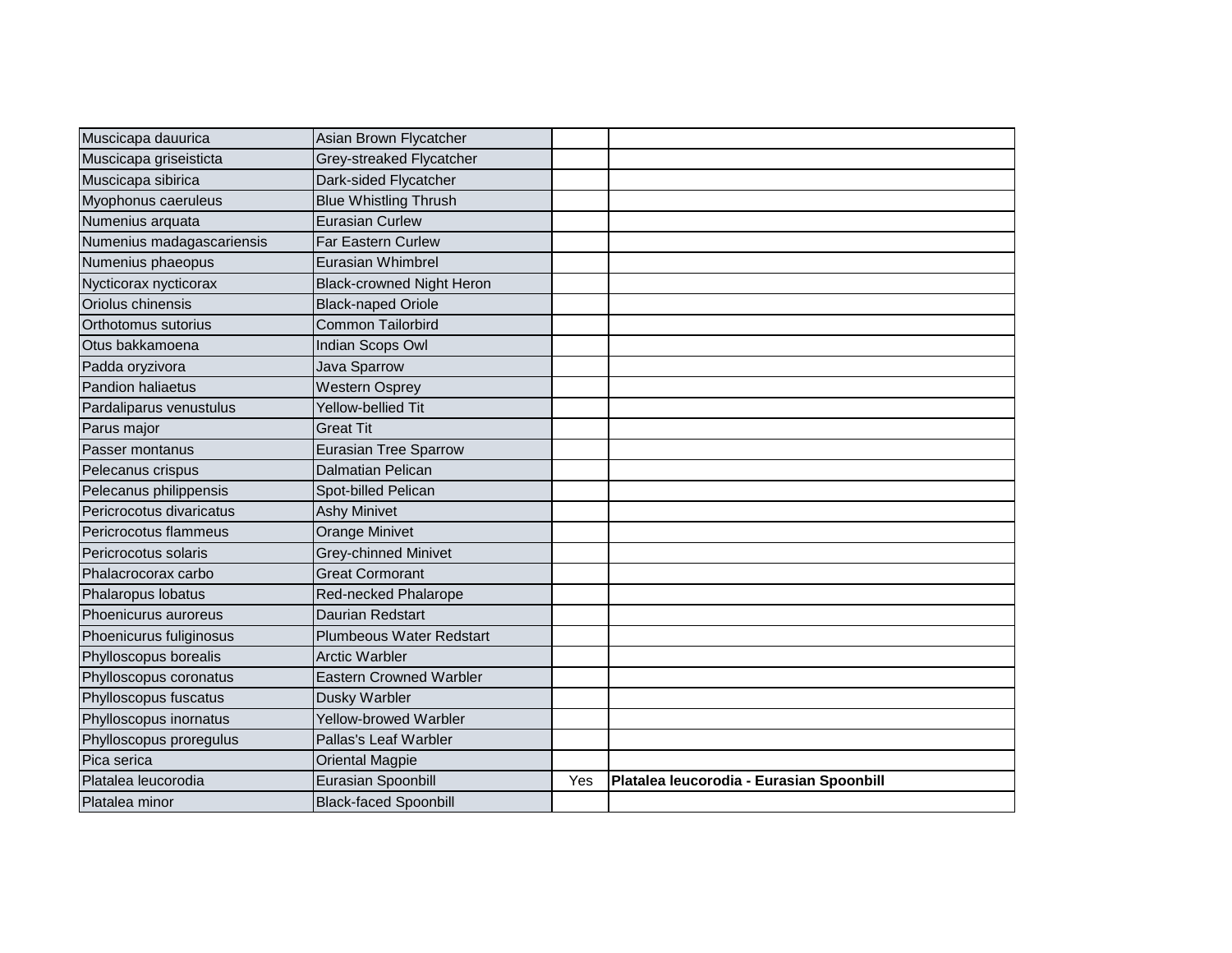| Plegadis falcinellus           | <b>Glossy Ibis</b>               |     |                                             |
|--------------------------------|----------------------------------|-----|---------------------------------------------|
| Pluvialis dominica             | American Golden Plover           |     |                                             |
| Pluvialis fulva                | Pacific Golden Plover            | Yes | Pluvialis fulva - Pacific Golden Plover     |
| Pluvialis squatarola           | <b>Grey Plover</b>               |     |                                             |
| Pnoepyga pusilla               | Pygmy Cupwing                    |     |                                             |
| Podiceps cristatus             | <b>Great Crested Grebe</b>       |     |                                             |
| Prinia flaviventris            | <b>Yellow-bellied Prinia</b>     |     |                                             |
| Prinia polychroa               | <b>Brown Prinia</b>              |     |                                             |
| Psilopogon virens              | <b>Great Barbet</b>              |     |                                             |
| Psittacula krameri             | <b>Rose-ringed Parakeet</b>      |     |                                             |
| Pterorhinus chinensis          | Black-throated Laughingthrush    |     |                                             |
| <b>Pterorhinus lanceolatus</b> | Chinese Babax                    |     |                                             |
| Pterorhinus pectoralis         | Greater Necklaced Laughingthrush |     |                                             |
| Pterorhinus perspicillatus     | Masked Laughingthrush            |     |                                             |
| Pterorhinus sannio             | White-browed Laughingthrush      |     |                                             |
| Pycnonotus aurigaster          | Sooty-headed Bulbul              | Yes | Pycnonotus aurigaster - Sooty-headed Bulbul |
| Pycnonotus jocosus             | Red-whiskered Bulbul             |     |                                             |
| Pycnonotus sinensis            | Light-vented Bulbul              |     |                                             |
| Rallus aquaticus               | <b>Water Rail</b>                |     |                                             |
| Recurvirostra avosetta         | <b>Pied Avocet</b>               |     |                                             |
| Riparia riparia                | <b>Sand Martin</b>               |     |                                             |
| Rostratula benghalensis        | <b>Greater Painted-snipe</b>     |     |                                             |
| Saxicola ferreus               | <b>Grey Bush Chat</b>            |     |                                             |
| Saxicola maurus                | Siberian Stonechat               |     |                                             |
| Saxicola stejnegeri            | Stejneger's Stonechat            |     |                                             |
| Scolopax rusticola             | Eurasian Woodcock                |     |                                             |
| Sibirionetta formosa           | <b>Baikal Teal</b>               | Yes | Sibirionetta formosa - Baikal Teal          |
| Spatula clypeata               | Northern Shoveler                |     |                                             |
| Spatula querquedula            | Garganey                         | Yes | Spatula querquedula - Garganey              |
| Spilopelia chinensis           | <b>Spotted Dove</b>              |     |                                             |
| Spilornis cheela               | <b>Crested Serpent Eagle</b>     |     |                                             |
| Spodiopsar cineraceus          | White-cheeked Starling           |     |                                             |
| Spodiopsar sericeus            | <b>Red-billed Starling</b>       |     |                                             |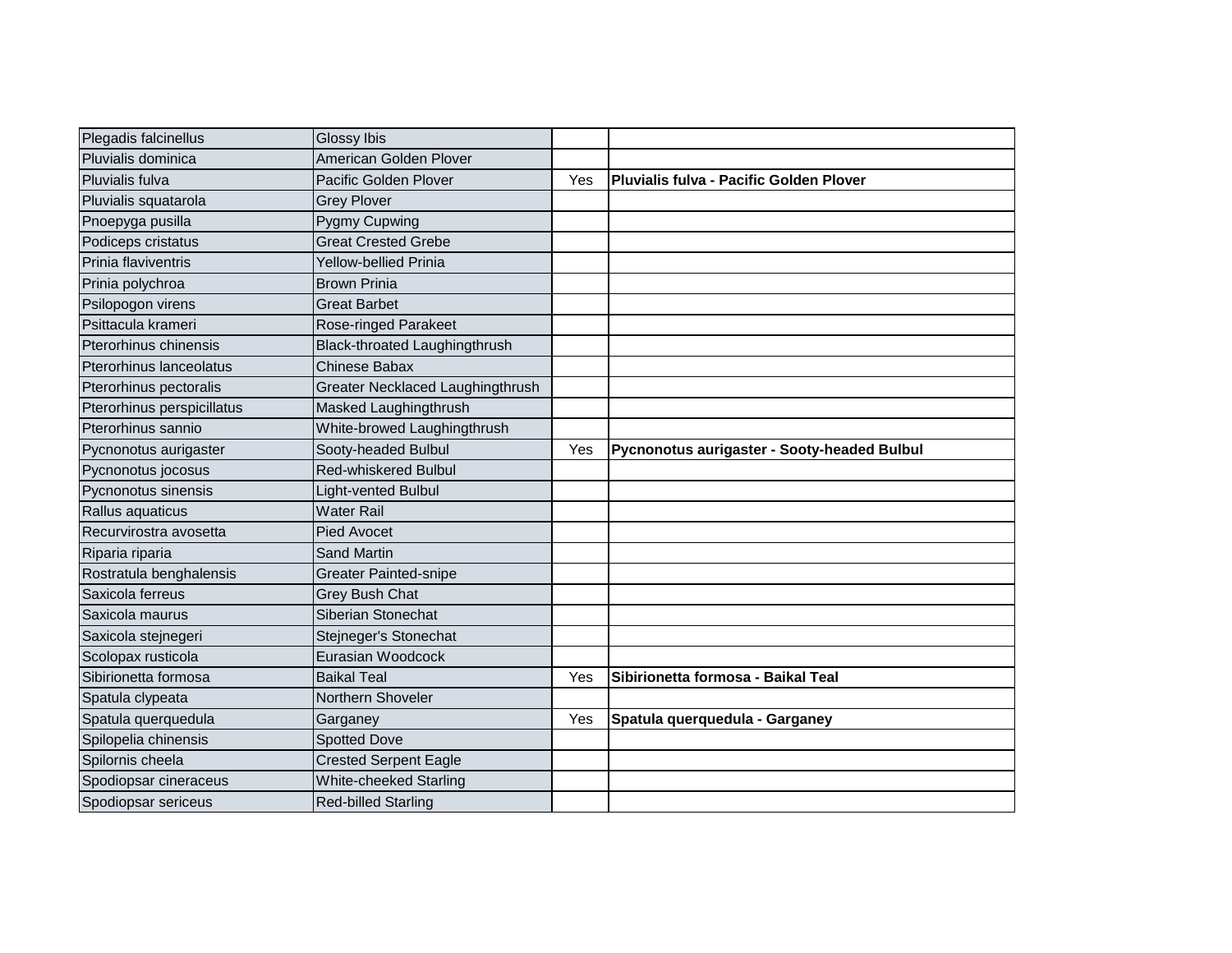| Sterna dougallii            | Roseate Tern                 |     |                                                |
|-----------------------------|------------------------------|-----|------------------------------------------------|
| Sterna hirundo              | Common Tern                  |     |                                                |
| Sterna sumatrana            | <b>Black-naped Tern</b>      |     |                                                |
| Sternula albifrons          | <b>Little Tern</b>           |     |                                                |
| Streptopelia orientalis     | <b>Oriental Turtle Dove</b>  | Yes | Streptopelia orientalis - Oriental Turtle Dove |
| Sturnus vulgaris            | <b>Common Starling</b>       |     |                                                |
| Tachybaptus ruficollis      | <b>Little Grebe</b>          |     |                                                |
| Tadorna tadorna             | <b>Common Shelduck</b>       |     |                                                |
| Tarsiger cyanurus           | <b>Red-flanked Bluetail</b>  |     |                                                |
| Terpsiphone atrocaudata     | Japanese Paradise Flycatcher |     |                                                |
| Terpsiphone incei           | Amur Paradise Flycatcher     |     |                                                |
| Terpsiphone paradisi        | Indian Paradise Flycatcher   |     |                                                |
| Threskiornis melanocephalus | <b>Black-headed Ibis</b>     |     |                                                |
| Tringa brevipes             | <b>Grey-tailed Tattler</b>   |     |                                                |
| Tringa erythropus           | Spotted Redshank             | Yes | Tringa erythropus - Spotted Redshank           |
| Tringa glareola             | <b>Wood Sandpiper</b>        |     |                                                |
| Tringa nebularia            | <b>Common Greenshank</b>     | Yes | Tringa nebularia - Common Greenshank           |
| Tringa ochropus             | Green Sandpiper              |     |                                                |
| Tringa stagnatilis          | Marsh Sandpiper              |     |                                                |
| Tringa totanus              | <b>Common Redshank</b>       |     |                                                |
| Turdus cardis               | Japanese Thrush              |     |                                                |
| Turdus chrysolaus           | <b>Brown-headed Thrush</b>   |     |                                                |
| Turdus eunomus              | Dusky Thrush                 |     |                                                |
| Turdus hortulorum           | Grey-backed Thrush           |     |                                                |
| Turdus merula               | Common Blackbird             |     |                                                |
| Turdus obscurus             | <b>Eyebrowed Thrush</b>      |     |                                                |
| Turdus pallidus             | Pale Thrush                  |     |                                                |
| Turnix suscitator           | <b>Barred Buttonquail</b>    |     |                                                |
| Upupa epops                 | Eurasian Hoopoe              |     |                                                |
| Urocissa erythroryncha      | Red-billed Blue Magpie       |     |                                                |
| Urosphena squameiceps       | <b>Asian Stubtail</b>        |     |                                                |
| Vanellus cinereus           | Grey-headed Lapwing          |     |                                                |
| Vanellus vanellus           | Northern Lapwing             |     |                                                |